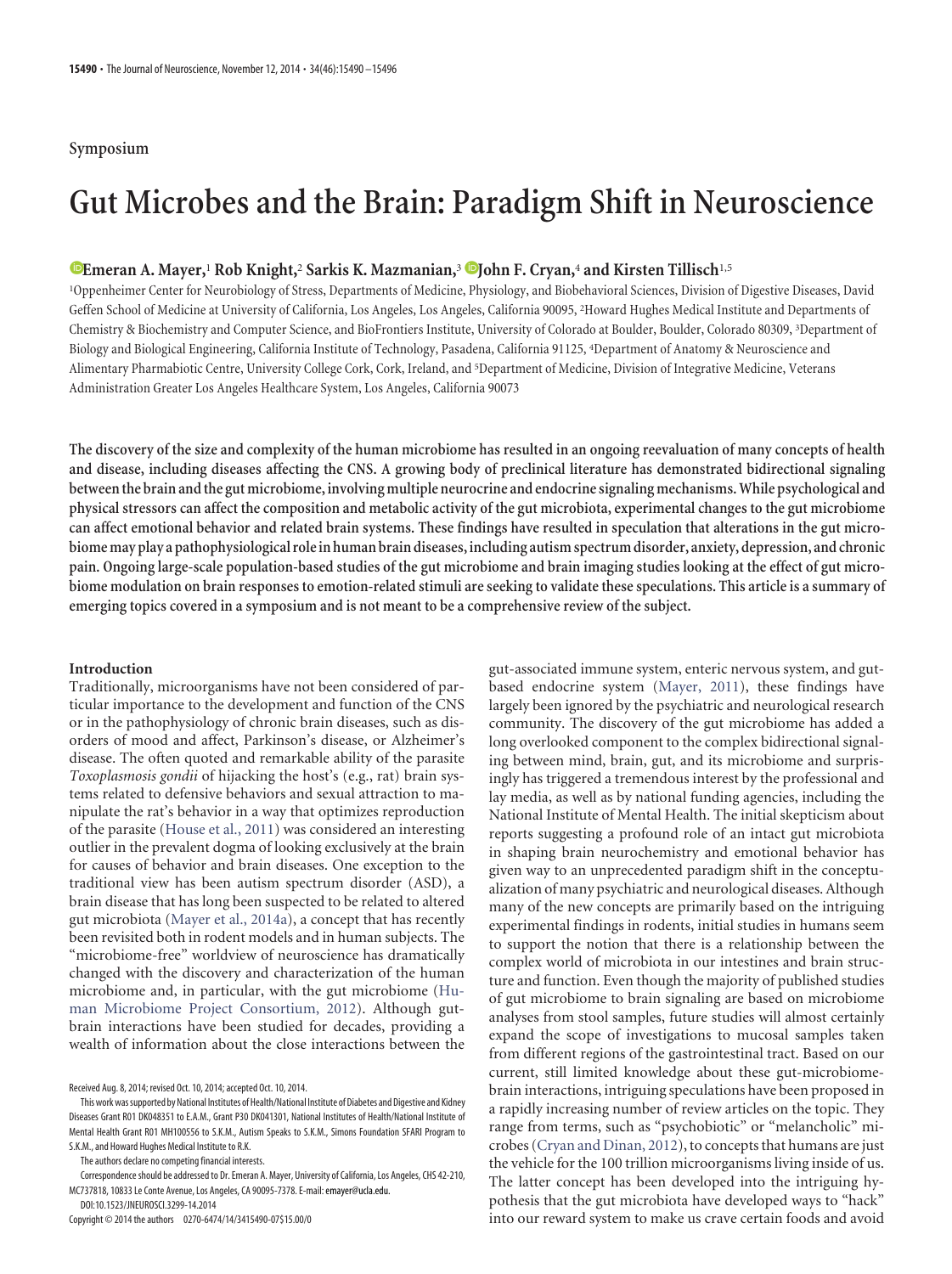

<span id="page-1-0"></span>Figure 1. Bidirectional communication channels between the gut microbiome, the gut, and the brain. Endocrine-, neurocrine-, and inflammation-related signals generated by the gut microbiota and specialized cells within the gut can, in principal, affect the brain. In turn, the brain can influence microbial composition and function via endocrine and neural mechanisms.

others that are most beneficial to them [\(Alcock et al., 2014\)](#page-5-2) Similarly, microbe-brain interactions have been recently proposed to be a key driver of the evolution of the social brain [\(Stilling et al.,](#page-6-3) [2014b\)](#page-6-3). The following review addresses some aspects of the rapidly evolving topic of gut-microbiome-brain interactions in health and disease [\(Fig. 1\)](#page-1-0). Even though not a comprehensive review of the topic, it provides a glance into this emerging new view of neuroscience.

# **Gut microbiota regulates stress, anxiety, and cognition: mechanisms and therapeutic potential**

Accumulating evidence, largely from animal studies, suggests that different types of psychological stress can affect the composition of the gut microbiota. For example, maternal separation, restraint conditions, crowding, heat stress, and acoustic stress all alter the composition of the gut microbiota [\(Bailey et al., 2011;](#page-5-3) [De](#page-5-4) [Palma et al., 2014;](#page-5-4) [Moloney et al.,](#page-6-4) 2014). In addition, a growing body of data suggests that the microbiota may be involved in controlling behaviors relevant to stress-related disorders.

Several experimental conditions have been used to study the role of the gut microbiota in preclinical models, including perturbation of the gut microbiome by ingestion of probiotics and antibiotics, fecal microbial transplant, and comparison of behaviors and biological readouts between germ-free animals (raised in a sterile environment from the time of birth) and those with a pathogen-free microbiome.

#### *Germ-free animals*

It is now a decade since [Sudo et al. \(2004\)](#page-6-5) discovered that germ-free mice have an exaggerated hypothalamic-pituitaryadrenal axis response to restraint stress, an effect that was reversed by monocolonization with a particular *Bifidobacterium* species. This seminal observation motivated a number of research groups to investigate the role of the host gut microbiota on CNS function, with converging and intriguing results. Despite exaggerated neuroendocrine responses to stress, consistent reductions in anxiety-like behavior were observed in germ-free mice exposed to more ecologically relevant stressors, such as novel and aversive environments (elevated plus maze, light/dark box, open field) [\(Diaz Heijtz et al., 2011;](#page-5-5) [Neufeld et](#page-6-6) [al., 2011;](#page-6-6) [Clarke et al., 2013\)](#page-5-6). This phenotype was susceptible to reversal when animals were colonized early in life [\(Clarke et](#page-5-6) [al., 2013\)](#page-5-6). Interestingly, recent studies in germ-free animals in the stress-sensitive F344 rat strain showed similar exaggerated neuroendocrine responses but also revealed an increase in anxiety-like behavior [\(Crumeyrolle-Arias et al., 2014\)](#page-5-7). Moreover, it has recently been shown that short-term colonization of germ-free mice in adulthood reduced anxiety-like behaviors [\(Nishino et al., 2013\)](#page-6-7). Together, it is clear that studies in germ-free animals clearly show a relationship between gut

microbiota and stress and anxiety-related behaviors, the nature of this relationship being influenced by temporal, sex, strain, and species factors that are not yet fully understood.

A growing number of studies are also investigating gene expression changes in different brain regions in germ-free mice. Most commonly, decreases in the hippocampal expression of BDNF, a key protein involved in neuronal plasticity and cognition, have been observed in germ-free mice relative to conventionally raised or conventionalized (i.e., initially germ-free mice colonized with the normal mouse gut microbiota) controls. Similar changes in BDNF expression have also been reported following antibiotic administration [\(Bercik et al., 2011b\)](#page-5-8). Alterations in neurotransmitter signaling, including neurotransmitters and associated metabolites and neurotransmitter receptors, have also been described in specific brain regions of germ-free mice. [Diaz](#page-5-5) [Heijtz et al. \(2011\)](#page-5-5) took a genome-wide transcriptomic approach showing that genes associated with the citrate cycle (synaptic long-term potentiation, steroid hormone metabolism, and cyclic adenosine 5-phosphate-mediated signaling) were upregulated in germ-free mice. Interestingly, in these studies, the cerebellum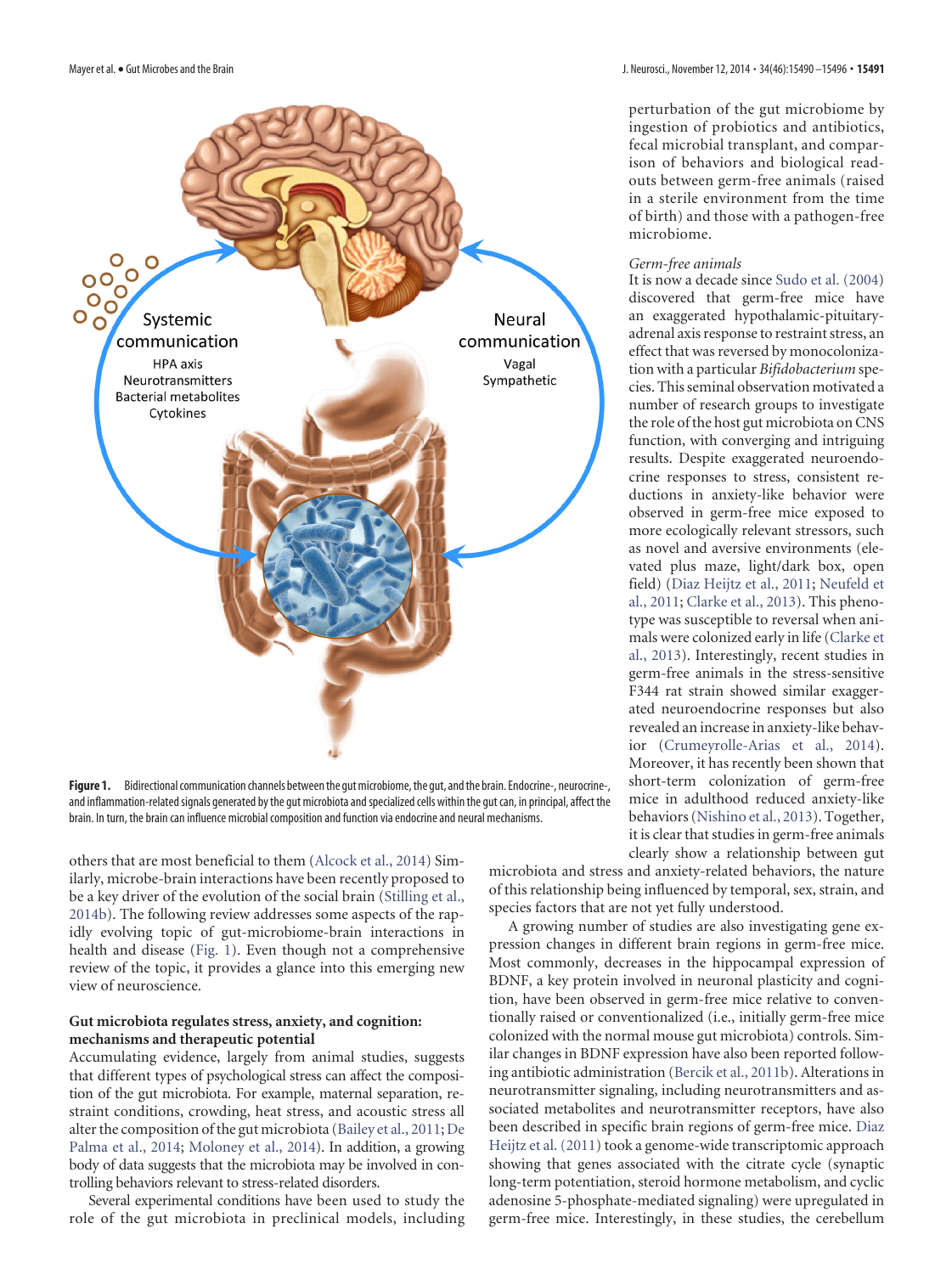and hippocampus have robust changes in gene expression, but the hypothalamus, the brain region involved in the stress response, showed almost no differential gene expression.

Some behavioral and biochemical parameters (including anxiety, sociability, hypothalamic-pituitary-adrenal axis, and tryptophan metabolism) could be reversed in germ-free mice by recolonization with a conventional microbiota or probiotic treatment, but others were unaffected by restoration of a normal microbiota (including 5-HT concentration and social cognition) [\(Stilling et al., 2014a\)](#page-6-8). Indeed, it has been thought that reversibility of the anxiolytic phenotype in germ-free mice is only guaranteed if recolonization happens during a critical time window during early-life/adolescence [\(Neufeld et al., 2011;](#page-6-6) [Clarke et al.,](#page-5-6) [2013\)](#page-5-6). This has recently been challenged with evidence that adult colonization affects anxiety-like behaviors [\(Collins et al., 2013;](#page-5-9) [Nishino et al., 2013\)](#page-6-7).

It is important to note that the clinical translatability of germfree studies is limited. Early life antibiotic administration in rodents does not recapitulate many of the behavioral germ-free phenotypes [\(O'Mahony et al., 2014\)](#page-6-9). One factor contributing to this limited translational relevance is the fact that germ-free animals exhibit major alterations in gastrointestinal function, including gross dilation of the proximal colon and alterations in motility, and in the immune system, which presumably also has important effects on the brain. Nonetheless, germ-free studies are powerful in that they test definitively whether the microbiota is involved in a specific aspect of brain function. Germ-free mice also enable the study of the impact of a particular bacterial or dietary intervention on the microbiota-gut-brain axis in isolation. Studies in germ-free mice can also be expanded to enable research on the "humanization" of the gut microbiota (i.e., transplanting fecal microbiota from specific human conditions or from animal models of disease). In this regard, intriguing studies have shown that the transplantation of microbiota from a highanxiety mouse strain to a germ-free low-anxiety recipient in adulthood was sufficient to increase anxiety in the recipient, and the converse was also true [\(Collins et al., 2013\)](#page-5-9). These studies also support the concept that the behavior of germ-free animals is susceptible to alteration even into adulthood. Further evidence of the microbial-based transferability of behavior comes from recent study whereby mice, whose baseline microbiota were ablated with antibiotics, were given the microbiota from donor animals that had been fed a high-fat diet. These mice had selective disruptions in exploratory, cognitive, and stereotypical behavior compared with mice transplanted with control microbiota in the absence of significant differences in body weight [\(Bruce-Keller et al., 2014\)](#page-5-10).

#### *Probiotics*

A growing body of evidence from rodent studies further supports a role of the gut microbiome in modulating emotional behavior. In animal models, a range of probiotics have been investigated. *Bifidobacterium* and *Lactobacillus* are the main genera showing beneficial effects on anxiety- and depression-like behavior. However, even within bacterial genera, marked strain differences occur, and only a few strains have any positive effects [\(Dinan et](#page-5-11) [al., 2013\)](#page-5-11). Chronic treatment with *Bifidobacterium infantis* attenuated early-life stress-induced immune changes and depressive-like behaviors in adulthood [\(Desbonnet et al.,](#page-5-12) [2010\)](#page-5-12). *Lactobacillus helveticus* ROO52 has also been shown to reduce anxiety-like behavior and alleviate memory dysfunction [\(Ohland et al., 2013\)](#page-6-10). *Lactobacillus rhamnosus JB-1* reduced anxiety- and depression-related behaviors in the elevated plus maze and forced swim test, respectively [\(Bravo et al., 2011\)](#page-5-13). Reanxiety and improved performance on a complex maze task after treatment with live *Mycobacterium vaccae*. *Bifidobacterium longum* normalizes anxiety-like behavior in a colitis model [\(Bercik et al., 2011a\)](#page-5-14). Furthermore, a *B. longum,* but not *L. rhamnosus* strain, normalized infection-induced anxiety-like behavior [\(Bercik et al., 2010\)](#page-5-15). A combination of *L. rhamnosus* and *L. helveticus* reversed stress-induced memory dysfunction in *Citrobacter rodentium*-infected mice [\(Gareau et al., 2011\)](#page-5-16). More recently, it has been shown that VSL#3 (a mixture of eight different probiotics) was able to reverse age- associated deficits in long-term potentiation, the electrophysiological correlate of memory formation [\(Distrutti et al., 2014\)](#page-5-17). Probiotic treatment has also proved efficacious in alleviating visceral pain responses in animal models [\(Rousseaux et al., 2007;](#page-6-12) [McKernan et al., 2010\)](#page-6-13). Another potential strategy for modulating the microbiome-gut-brain axis is the use of prebiotics, nondigestible food ingredients that promote the growth of beneficial gut microorganisms (probiotics). Surprisingly, there has been a paucity of studies in animals or humans with prebiotics, although specific prebiotics have been shown to increase brain BDNF levels [\(Savignac et al., 2013\)](#page-6-14).

Overall, accumulating evidence in rodent studies suggests that there are links among the microbiota composition, brain biochemistry, and behavior and that these interactions may be particularly important at critical neurodevelopmental windows [\(Borre et al., 2014\)](#page-5-18). The underlying molecular mechanisms leading to these behavioral and biochemical alterations are not well understood. Bacterial metabolites include many neuroactive agents [\(Lyte, 2013;](#page-6-15) [Wall et al., 2014\)](#page-6-16), and understanding the specific components of the microbial metabolome will be important for understanding the role of the microbiome in brain health and disease [\(Holmes et al., 2012\)](#page-5-19). Interestingly, there is now a growing appreciation of the role of epigenetic mechanisms in shaping brain and behavior, and it is worth noting that many bacterial metabolites can act as epigenetic modifiers [\(Stilling et al., 2014a\)](#page-6-8).

# **Evidence for alterations in gut-microbiome-brain interactions in a rodent model of ASD**

Alterations in the communication between the gut microbiome and the brain, including alterations in the composition and metabolic products of the gut microbiome, have been implicated in the complex pathophysiology of ASD. Gastrointestinal symptoms are a common comorbidity in ASD patients, even though the underlying mechanisms are largely unknown. Several types of rodent models for human ASD have been proposed: (1) naturally occurring rodent strains that demonstrate ASD-relevant behavioral traits; (2) models expressing a human genetic mutation associated with ASD; and (3) models with acquired behaviors resulting from various environmental insults either affecting the developing animal directly [\(Desbonnet et al., 2014;](#page-5-20) [de Theije et](#page-5-21) [al., 2014\)](#page-5-21) or affecting the mother of ASD offspring. In one such prenatally induced model, exposure of pregnant mice treated with valproic acid resulted in ASD-like behavior in the offspring, which were associated with alterations in the gut microbiome associated with inflammatory and endocrine changes in both intestinal tract and in the nervous system.

Further linking the microbiota to ASD, germ-free mice showed reduced sociability and have social cognition deficits in the three-chamber test and exhibited increased repetitive grooming behavior compared with their conventional counterparts [\(Desbonnet et al., 2014\)](#page-5-20). Interestingly, the deficits in sociability and repetitive behaviors, but not social cognition, were reversed by postweaning colonization. Recent provocative studies point to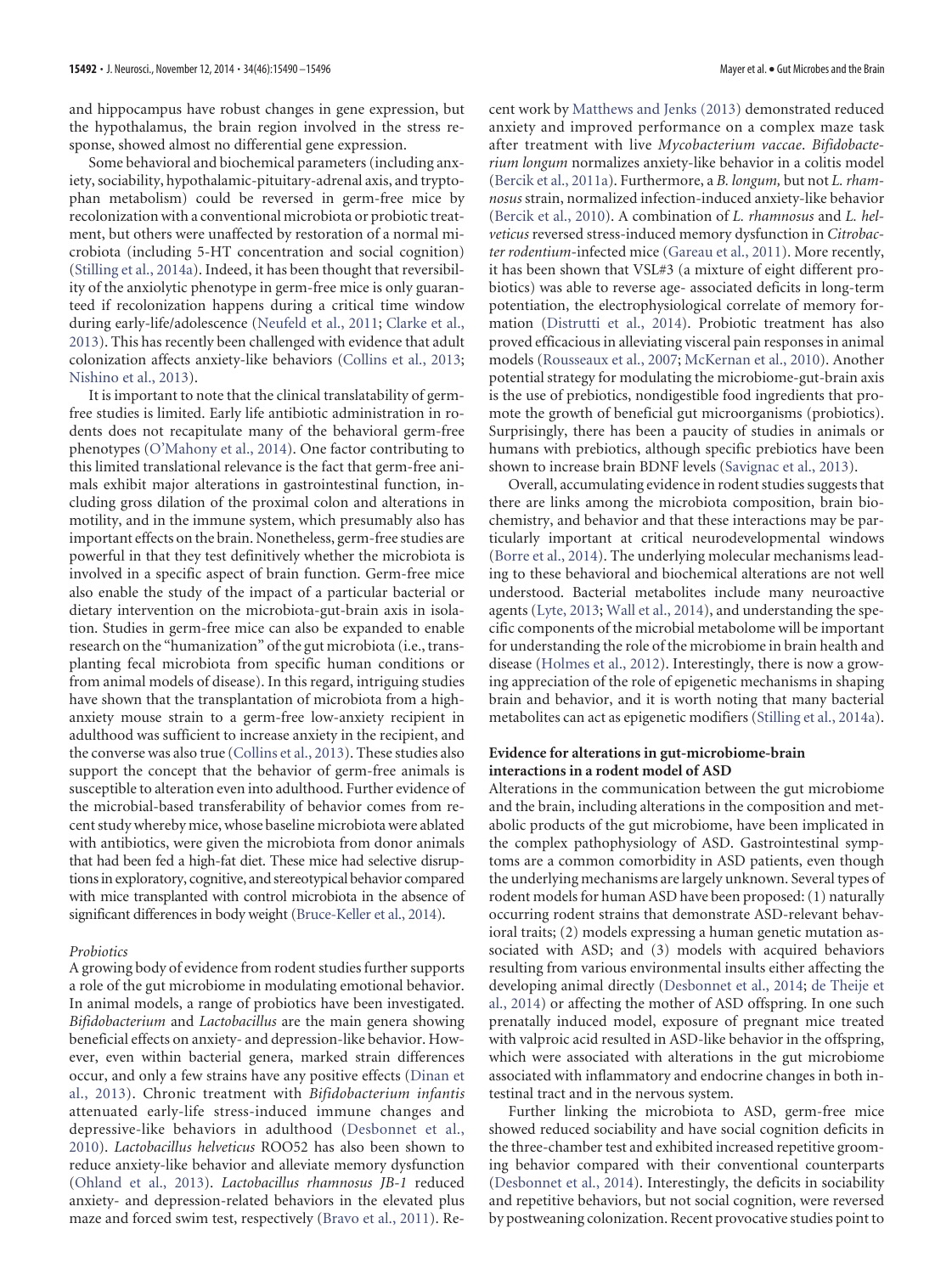the ability of a *Bacteroides fragilis* strain given in early postweaning life to reverse gastrointestinal, microbiota, and selective behavioral changes induced in a prenatal infection model of neurodevelopmental disorders, such as ASD and schizophrenia [\(Hsiao et al., 2013\)](#page-6-17).

Overall, there is intriguing preclinical and some clinical evidence to implicate alterations of the gut microbiome in the pathophysiology of ASD. However, it remains to be determined whether the observed microbiota changes are secondary to altered neural (CNS, enteric nervous system) regulation of key gut functions (motility, secretion), or if they represent primary peripheral alterations that affect brain development and function [\(Mayer et al., 2014a\)](#page-6-0). As ASD is a heterogeneous group of disorders, it is unlikely that one disease mechanism (such as altered gut microbiota to brain signaling) applies to all disease phenotypes.

#### **Gut-microbiome signaling in humans**

Although our ability to study gut-microbiome-brain interactions is more limited in humans than it is in preclinical models, it is possible to obtain a broad view of the gut microbiota composition and metabolites by analysis of fecal samples and aim to correlate such findings with brain activity and structure using neuroimaging [\(Tillisch and Labus, 2014\)](#page-6-18). Further, modulation of the gastrointestinal microbiota in humans via foods, supplements (including probiotics and prebiotics), or medications (including antibiotics) can be used as experimental probes for more mechanistic studies of brain-gut microbiome interactions [\(Mayer et al., 2014b\)](#page-6-19).

#### *Modulation of the gut-brain axis with antibiotics*

Manipulation of gut bacteria by antibiotics is used clinically to improve brain function in hepatic encephalopathy, a complication of chronic liver disease [\(Butterworth, 2013\)](#page-5-22). Patients with hepatic encephalopathy have variable alterations in cognitive function, presumably due to gut microbial metabolites that are not efficiently cleared by the diseased liver. In patients with mild hepatic encephalopathy, 8 weeks of oral treatment with a nonabsorbable antibiotic was associated with improvements in cognitive function based on a battery of standardized tests [\(Bajaj et al.,](#page-5-23) [2013\)](#page-5-23). These cognitive changes occurred in the absence of major changes in the overall microbiome composition by principal component analysis. However, metabolomic changes were detected in the serum. Short-chain fatty acids, a major metabolic product of the gut microbiota with well-known effects on the nervous system, were increased [\(Haast and Kiliaan, 2014\)](#page-5-24). The authors hypothesized that the changes in profiles of fatty acids in the periphery may correspond to more favorable profiles of brain fatty acids, as a mechanism for improved cognition. Treatment of hepatic encephalopathy with the same antibiotic in an open label study was associated with altered functional connectivity during a cognitive task and changes in white matter integrity (as measured by fractional anisotropy) [\(Ahluwalia et al., 2014\)](#page-5-25). These changes support previous work in animal models, in which antibiotic treatment has been associated with both behavioral changes and changes in neurochemistry [\(Bercik et al., 2011b\)](#page-5-8). Surprisingly, despite the widespread use of antibiotics and clinical descriptions of cognitive and psychiatric side effects, little evaluation of the role of antibiotics in the human microbiome-brain axis has taken place [\(Sternbach and State, 1997;](#page-6-20) Tomé and [Filipe, 2011\)](#page-6-21).

#### *Modulation of the gut-brain axis with probiotics*

Probiotics are used widely; and as consumer products, they represent a >20 billion dollar industry worldwide. However, despite many unsubstantiated claims, probiotic effects on the structure and function of the human gut microbiota have been studied in only a few specific strains, and our understanding of their effects on clinical symptoms is far from complete [\(Sanders et al., 2013\)](#page-6-22). Several probiotics have been shown to have utility for specific gastrointestinal and global symptoms in irritable bowel syndrome, a chronic pain condition characterized by dysregulation of the brain-gut axis [\(Moayyedi et al., 2010;](#page-6-23) [Mayer et al., 2014b\)](#page-6-19). Whether these benefits are due primarily to peripheral actions in the gut or due to central effects is not known. In chronic fatigue syndrome, another disorder of brain– body interactions, a randomized, double-blind, placebo-controlled trial of a *Lactobacillus*-containing probiotic decreased anxiety, but not depression symptoms, in the active treatment group, and increased the relative abundance of *Bifidobacterium* and *Lactobacillus* in the stool [\(Rao et al., 2009\)](#page-6-24). This study, published as a brief report, lacked detail in terms of the reported results, thus should be interpreted with caution. Two small studies of probiotics effects on mood and cognition in healthy individuals have been published, both of which suggest an effect on the microbiome brain axis. In the first, a *Lactobacillius-* and *Bifidobacterium*containing probiotic was compared with placebo in healthy volunteers, measuring mood symptoms with the Hospital Anxiety and Depression Scale. The percentage decrease in the total Hospital Anxiety and Depression Scale score was greater in the probiotic group, but not in the subscales [\(Messaoudi et al., 2011\)](#page-6-25). A reduction in urinary-free cortisol was also seen over the course of the treatment in the probiotic group, but not the placebo group, although the group difference was not significant. In this study, the authors ran an experimental arm of probiotic treatment in rodents, and consistent with the human results, saw improved behavioral performance in an anxiety-like task. In the second study, the effects of a *Lactobacillus* containing dairy drink were compared with placebo, with no significant group changes in mood, as measured by the Profile of Mood States [\(Benton et al.,](#page-5-26) [2007\)](#page-5-26). The authors suggest that this lack of effect may have been due to the overall positive mood of the sample, and did note a small effect when looking at a *post hoc* small subgroup of subjects at the lowest tertile of mood states. Surprisingly, this same study showed diminished memory scores in the probiotic groups versus the placebo group. Although these studies overall suggest a potential for positive effects of some probiotics on mood, clearly larger, well-designed clinical trials, ideally with biological as well as self-report outcomes in patient populations, are needed to make clear conclusions.

#### *Imaging of the brain in gut-microbiome-brain interactions*

Although they are important from a mechanistic standpoint, most preclinical studies have used nonphysiological experimental interventions (e.g., germ-free animals), simplified constructs of complex human emotions (anxiety and depression), and are often based on erroneous assumptions about the anatomical and functional homology of the rodent and human brains (in particular the prefrontal cortex and the anterior insula). Therefore, it is currently unclear what the translational value of the results obtained in these rodent models for understanding brain or braingut disorders in humans will be. Clearly, more studies in humans are needed to verify some of the intriguing animal findings. fMRI can be used in humans to observe changes in brain response after a probiotic or antibiotic interventions, just as it is commonly used to test pharmaceuticals or behavioral interventions [\(Mayer et al.,](#page-6-26) [2002;](#page-6-26) [Wise and Tracey, 2006;](#page-6-27) [Tillisch et al., 2008\)](#page-6-28). The effect of daily probiotic intake on brain responses to an emotion recogni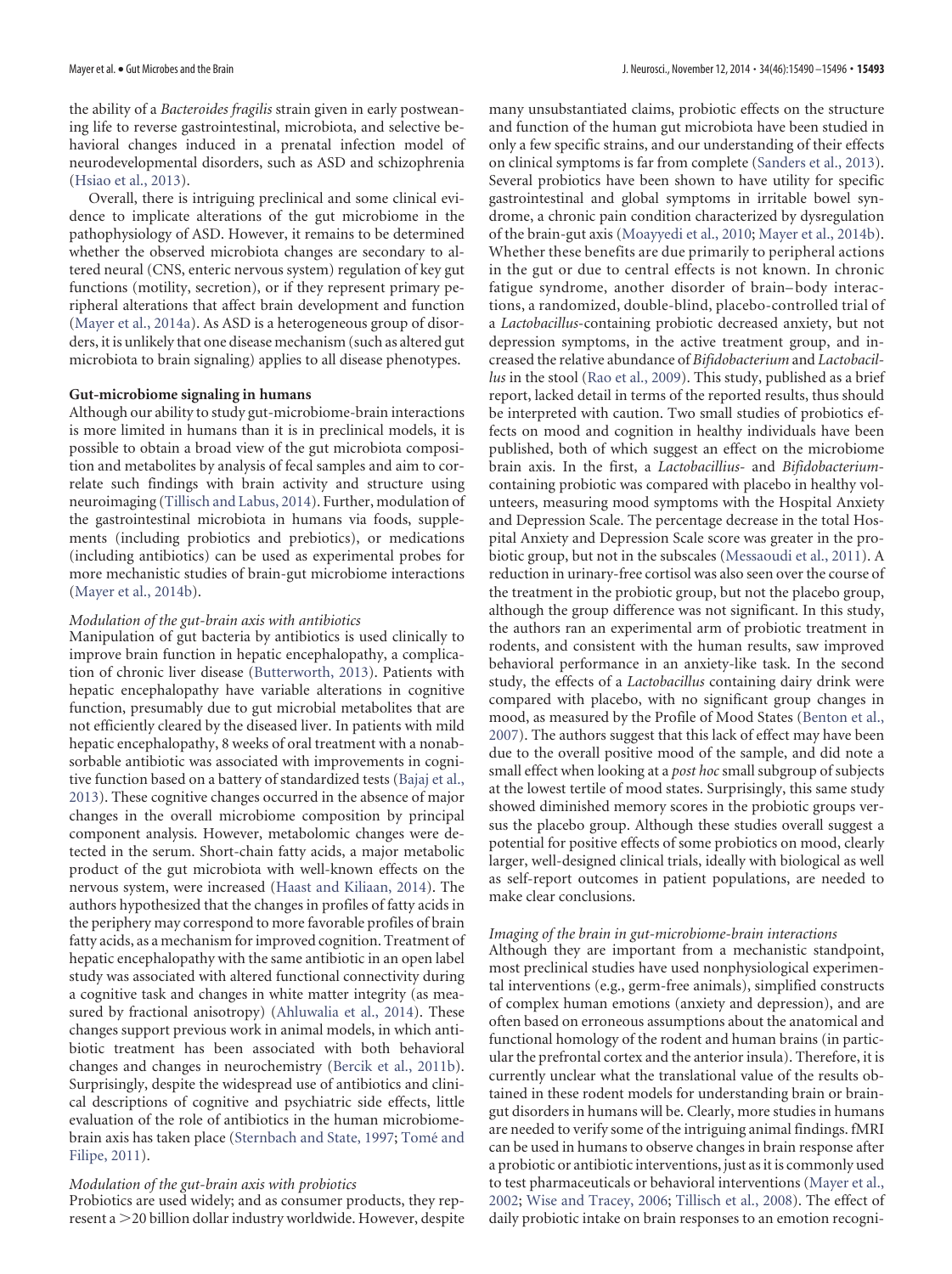tion task have been described in healthy women [\(Tillisch et al.,](#page-6-29) [2013\)](#page-6-29). In this study, women without any gastrointestinal symptoms, pain, or psychiatric disorder were randomized to treatment with a probiotic, a nonfermented dairy product or no treatment. The response to negative affect faces in an emotional recognition task was measured with fMRI before and after the treatment period. Compared with both control groups, the probiotic group showed reductions in response to the task in the insula and somatosensory cortices specifically, as well as across a widespread functional network, including emotional and sensory regions. Although alternative interpretations are possible, these findings may represent a reduction in vigilance to negative environmental stimuli in subjects who regular consume probiotics. The changes in brain activity were independent of self-reported gastrointestinal symptoms, indicating that the central effect was not likely due to an improved sense of digestive well-being. Confirming results from a previous study with detailed microbial and metabolomics analyses [\(McNulty et al., 2011\)](#page-6-30), no group-specific changes in the overall architecture of the microbiota were observed after 4 weeks of probiotic ingestion, although stool samples did provide confirmation that the specific probiotic strains were present in the treatment group. This is consistent with the hypothesis that, at least in the short term, microbial metabolites rather than overall microbial configuration may be the salient result of probiotic ingestion [\(McNulty et al., 2011\)](#page-6-30). Functional and structural neuroimaging, along with metabolomic and metagenomic measurements from stool, will be essential in providing a better understanding of how the gut-microbiome-brain axis functions in human health and disease.

# **Multilevel data integration of brain and microbiomerelated data**

Advances in computational approaches are urgently needed to better understand links between the gut microbiota and the brain. Of particular importance are tools to integrate large, highly multivariate datasets [\(Gonzalez and Knight, 2012;](#page-5-27) [Navas-Molina](#page-6-31) [et al., 2013\)](#page-6-31). These datasets include taxonomic profiles obtained from 16S rRNA amplicon sequencing or shotgun metagenomics, gene catalogs from shotgun metagenomics, expression datasets from mRNA sequencing or proteomics, metabolite profiles from targeted or untargeted metabolomics, behavioral datasets, and imaging data, including structural and fMRI. Increasingly, these datasets also involve time series components, especially as the data acquisition methods decrease in cost (for example, 16S rRNA amplicon profiling has decreased in cost by almost a factor of a million over the past decade) [\(Kuczynski et al., 2012\)](#page-6-32). As data analysis techniques in each of these areas individually are evolving rapidly, integrating them is even more of a moving target.

Many microbiome-brain links may have been overlooked because other causal pathways seemed initially more plausible. For example, TLR5 knock-out mice, in certain facilities, gain weight with respect to wild-type mice on the same diet and develop metabolic syndrome. This effect disappears when the mice are raised germ-free, and can be treated with antibiotics. Fascinatingly, the mechanism is behavioral: in obesogenic environments, the TLR5 knock-out mice have an altered microbial community that can be transmitted even to genetically normal wild-type mice that are raised germ-free. This altered microbial community induces a change in ingestive behavior (e.g., hyperphagy: obesity can be prevented and reversed by placing in the cage only the amount of food a wild-type mouse would eat) [\(Vijay-Kumar et](#page-6-33) [al., 2010\)](#page-6-33). Although the mechanism of this effect remains unknown, particular species of bacteria in the gut are known to

affect the levels of appetite-regulating hormones, including leptin [\(Ravussin et al., 2012\)](#page-6-34) and ghrelin (Queipo-Ortuño et al., 2013). Similarly, probiotic effects of *L. rhamnosis* on host GABA receptor expression require an intact vagus nerve [\(Bravo et al., 2011\)](#page-5-13). The potential for many other microbially induced phenotypes to act via behavioral mechanisms, including neural signaling, is thus immense and at present underexplored.

Tools for tracking the dynamics of the microbiome are rapidly evolving [\(Caporaso et al., 2011;](#page-5-28) Vázquez-Baeza et al., 2013) and provide insights both into normal microbiome variation and into its changes in responses to therapy, including antibiotics [\(Lo](#page-6-37)[zupone et al., 2013\)](#page-6-37) and fecal microbiota transplant (Khoruts A, Sadowsky M, University of Minnesota, unpublished data). These tools can easily be extended to other multivariate datasets, including features derived from imaging datasets, through use of the Biological Observation Matrix file format [\(McDonald et al.,](#page-6-38) [2012\)](#page-6-38). Essentially, the technique is to use a large population, such as the [Human Microbiome Project Consortium \(2012\)](#page-6-1), as a data frame, then project the time series corresponding to one or more individuals as animations in that data frame, also recording derived features, such as the variability over time, the direction of change in the multivariate space, etc. [\(Carvalho et al., 2012\)](#page-5-29).

#### *The American Gut Project*

An especially exciting opportunity is provided by the American Gut Project, which uses crowd sourcing (obtaining samples and/or assistance with data analysis from members of the general public) and crowd funding (obtaining financial support from members of the general public) to obtain thousands of fecal (and other) samples, and analyze the bacterial communities contained in those samples. Several studies have shown that storage of unfixed samples at room temperature do not alter the major microbiological conclusions (e.g., clustering of samples from the same subject together) [\(Lauber et al., 2010;](#page-6-39) [Wu et al., 2010\)](#page-6-40). Although there are differences between the stool microbiota and other sites in the distal large intestine in the same subject, these differences are smaller than the differences between subjects, and so, provide a good readout of the distal large intestine (although note that the small intestine differs substantially in its microbiology) [\(Eckburg](#page-5-30) [et al., 2005;](#page-5-30) [Hamady and Knight, 2009;](#page-5-31) [Gevers et al., 2014\)](#page-5-32). As of this writing, American Gut has publicly released sequence data from almost 4000 microbial samples from members of the general public. Excitingly, this dataset easily allows us to integrate information from clinical populations, and specialized studies are underway in depression, ASD, and irritable bowel syndrome and celiac disease (both of which have substantial comorbidity with depression), multiple sclerosis, and other conditions affecting the nervous system in which microbes are either known to be involved in humans, are involved in mouse models or where plausible, though speculative, pathways exist. Especially, the availability of methods to correlate different kinds of data, and to integrate detailed time-series, including cycles of remission and relapse or the effects of specific treatments, provide substantial hope for identifying new ways of stratifying patients and new treatment modalities.

In conclusion, the discovery and the explosive progress in the characterization of the gut microbiome have initiated a paradigm shift not only in medicine, but also in the basic and clinical domains of neuroscience. To understand the magnitude of this paradigm shift, the reader has to be reminded of the powerful grip of Descartes' separation of mind/brain on the one side (religion, psychiatry) and body on the other side (medicine) that has dominated Western science and medicine for hundreds of years. Not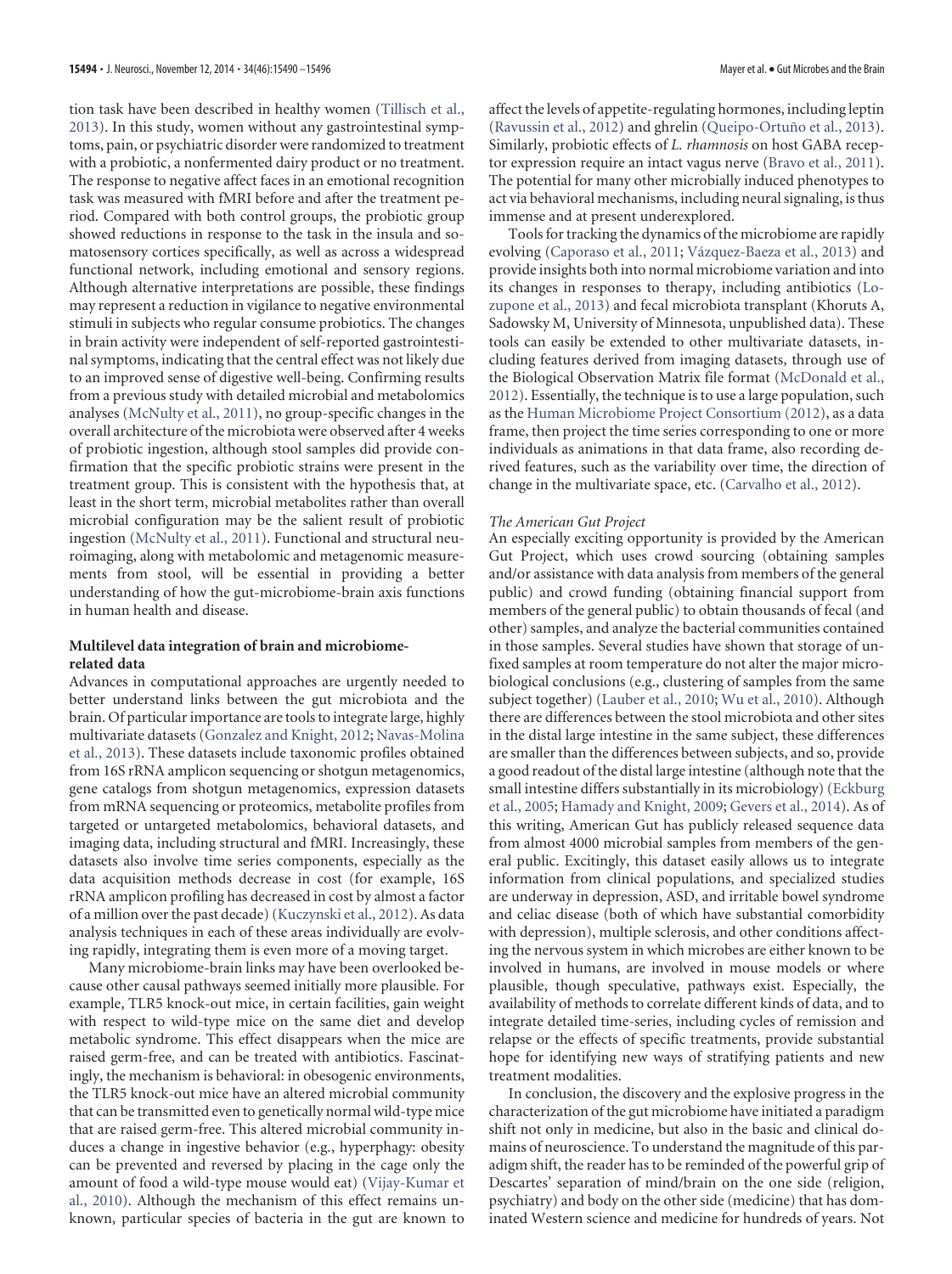only is the concept of gut-microbiome-brain interactions in health and disease paradigm breaking, the emerging data-driven, analytical methodologies that are required to pursue the integration of massive amounts of data are equally revolutionary. It is difficult to predict the trajectory of exciting period of discovery: Will the gut microbiome add paradigm-transforming insights to our existing understanding of human brain function in health and disease, resulting in novel therapies, or will it represent an incremental step in understanding the inner workings of our brains? The next few years of research hold the potential of uncovering intriguing connections between gut bacteria and neurological conditions that may possibly impact human health.

#### **References**

- <span id="page-5-25"></span>Ahluwalia V, Wade JB, Heuman DM, Hammeke TA, Sanyal AJ, Sterling RK, Stravitz RT, Luketic V, Siddiqui MS, Puri P, Fuchs M, Lennon MJ, Kraft KA, Gilles H, White MB, Noble NA, Bajaj JS (2014) Enhancement of functional connectivity, working memory and inhibitory control on multi-modal brain MR imaging with rifaximin in cirrhosis: implications for the gut-liver-brain axis. Metab Brain Dis. Advance online publication. Retrieved Mar. 4, 2014. doi: 10.1007/s11011-014-9507-6. [CrossRef](http://dx.doi.org/10.1007/s11011-014-9507-6) [Medline](http://www.ncbi.nlm.nih.gov/pubmed/24590688)
- <span id="page-5-2"></span>Alcock J, Maley CC, Aktipis CA (2014) Is eating behavior manipulated by the gastrointestinal microbiota? Evolutionary pressures and potential mechanisms. Bioessays 36:940 –949. [CrossRef](http://dx.doi.org/10.1002/bies.201400071) [Medline](http://www.ncbi.nlm.nih.gov/pubmed/25103109)
- <span id="page-5-3"></span>Bailey MT, Dowd SE, Galley JD, Hufnagle AR, Allen RG, Lyte M (2011) Exposure to a social stressor alters the structure of the intestinal microbiota: implications for stressor-induced immunomodulation. Brain Behav Immun 25:397–407. [CrossRef](http://dx.doi.org/10.1016/j.bbi.2010.10.023) [Medline](http://www.ncbi.nlm.nih.gov/pubmed/21040780)
- <span id="page-5-23"></span>Bajaj JS, Heuman DM, Sanyal AJ, Hylemon PB, Sterling RK, Stravitz RT, Fuchs M, Ridlon JM, Daita K, Monteith P, Noble NA, White MB, Fisher A, Sikaroodi M, Rangwala H, Gillevet PM (2013) Modulation of the metabiome by rifaximin in patients with cirrhosis and minimal hepatic encephalopathy. PLoS One 8:e60042. [CrossRef](http://dx.doi.org/10.1371/journal.pone.0060042) [Medline](http://www.ncbi.nlm.nih.gov/pubmed/23565181)
- <span id="page-5-26"></span>Benton D, Williams C, Brown A (2007) Impact of consuming a milk drink containing a probiotic on mood and cognition. Eur J Clin Nutr 61:355– 361. [CrossRef](http://dx.doi.org/10.1038/sj.ejcn.1602546) [Medline](http://www.ncbi.nlm.nih.gov/pubmed/17151594)
- <span id="page-5-15"></span>Bercik P, Verdu EF, Foster JA, Macri J, Potter M, Huang X, Malinowski P, Jackson W, Blennerhassett P, Neufeld KA, Lu J, Khan WI, Corthesy-Theulaz I, Cherbut C, Bergonzelli GE, Collins SM (2010) Chronic gastrointestinal inflammation induces anxiety-like behavior and alters central nervous system biochemistry in mice. Gastroenterology 139: 2102–2112. [CrossRef](http://dx.doi.org/10.1053/j.gastro.2010.06.063) [Medline](http://www.ncbi.nlm.nih.gov/pubmed/20600016)
- <span id="page-5-14"></span>Bercik P, Denou E, Collins J, Jackson W, Lu J, Jury J, Deng Y, Blennerhassett P, Macri J, McCoy KD, Verdu EF, Collins SM (2011a) The intestinal microbiota affect central levels of brain-derived neurotropic factor and behavior in mice. Gastroenterology 141:599 –609. [CrossRef](http://dx.doi.org/10.1053/j.gastro.2011.04.052) [Medline](http://www.ncbi.nlm.nih.gov/pubmed/21683077)
- <span id="page-5-8"></span>Bercik P, Park AJ, Sinclair D, Khoshdel A, Lu J, Huang X, Deng Y, Blennerhassett PA, Fahnestock M, Moine D, Berger B, Huizinga JD, Kunze W, McLean PG, Bergonzelli GE, Collins SM, Verdu EF (2011b) The anxiolytic effect of *Bifidobacterium longum* NCC3001 involves vagal pathways for gut-brain communication. Neurogastroenterol Motil 23:1132–1139. [CrossRef](http://dx.doi.org/10.1111/j.1365-2982.2011.01796.x) [Medline](http://www.ncbi.nlm.nih.gov/pubmed/21988661)
- <span id="page-5-18"></span>Borre YE, O'Keeffe GW, Clarke G, Stanton C, Dinan TG, Cryan JF (2014) Microbiota and neurodevelopmental windows: implications for brain disorders. Trends Mol Med 20:509 –518. [CrossRef](http://dx.doi.org/10.1016/j.molmed.2014.05.002) [Medline](http://www.ncbi.nlm.nih.gov/pubmed/24956966)
- <span id="page-5-13"></span>Bravo JA, Forsythe P, Chew MV, Escaravage E, Savignac HM, Dinan TG, Bienenstock J, Cryan JF (2011) Ingestion of Lactobacillus strain regulates emotional behavior and central GABA receptor expression in a mouse via the vagus nerve. Proc Natl Acad Sci U S A 108:16050 –16055. [CrossRef](http://dx.doi.org/10.1073/pnas.1102999108) [Medline](http://www.ncbi.nlm.nih.gov/pubmed/21876150)
- <span id="page-5-10"></span>Bruce-Keller AJ, Salbaum JM, Luo M, Blanchard IV E, Taylor CM, Welsh DA, Berthoud HR (2014) Obese-type gut microbiota induce neurobehavioral changes in the absence of obesity. Biol Psychiatry. Advance online publication. Retrieved Jul. 18, 2014. doi: 10.1016/j.biopsych.2014.07.012. [CrossRef](http://dx.doi.org/10.1016/j.biopsych.2014.07.012) [Medline](http://www.ncbi.nlm.nih.gov/pubmed/25173628)
- <span id="page-5-22"></span>Butterworth RF (2013) The liver-brain axis in liver failure: neuroinflammation and encephalopathy. Nat Rev Gastroenterol Hepatol 10:522–528. [CrossRef](http://dx.doi.org/10.1038/nrgastro.2013.99) [Medline](http://www.ncbi.nlm.nih.gov/pubmed/23817325)
- <span id="page-5-28"></span>Caporaso JG, Lauber CL, Costello EK, Berg-Lyons D, Gonzalez A, Stombaugh J, Knights D, Gajer P, Ravel J, Fierer N, Gordon JI, Knight R (2011)

Moving pictures of the human microbiome. Genome Biol 12:R50. [CrossRef](http://dx.doi.org/10.1186/gb-2011-12-5-r50) [Medline](http://www.ncbi.nlm.nih.gov/pubmed/21624126)

- <span id="page-5-29"></span>Carvalho FA, Koren O, Goodrich JK, Johansson ME, Nalbantoglu I, Aitken JD, Su Y, Chassaing B, Walters WA, González A, Clemente JC, Cullender TC, Barnich N, Darfeuille-Michaud A, Vijay-Kumar M, Knight R, Ley RE, Gewirtz AT (2012) Transient inability to manage proteobacteria promotes chronic gut inflammation in TLR5-deficient mice. Cell Host Microbe 12:139 –152. [CrossRef](http://dx.doi.org/10.1016/j.chom.2012.07.004) [Medline](http://www.ncbi.nlm.nih.gov/pubmed/22863420)
- <span id="page-5-6"></span>Clarke G, Grenham S, Scully P, Fitzgerald P, Moloney RD, Shanahan F, Dinan TG, Cryan JF (2013) The microbiome-gut-brain axis during early life regulates the hippocampal serotonergic system in a sex-dependent manner. Mol Psychiatry 18:666 –673. [CrossRef](http://dx.doi.org/10.1038/mp.2012.77) [Medline](http://www.ncbi.nlm.nih.gov/pubmed/22688187)
- <span id="page-5-9"></span>Collins SM, Kassam Z, Bercik P (2013) The adoptive transfer of behavioral phenotype via the intestinal microbiota: experimental evidence and clinical implications. Curr Opin Microbiol 16:240 –245. [CrossRef](http://dx.doi.org/10.1016/j.mib.2013.06.004) [Medline](http://www.ncbi.nlm.nih.gov/pubmed/23845749)
- <span id="page-5-7"></span>Crumeyrolle-Arias M, Jaglin M, Bruneau A, Vancassel S, Cardona A, Dauge´ V, Naudon L, Rabot S (2014) Absence of the gut microbiota enhances anxiety-like behavior and neuroendocrine response to acute stress in rats. Psychoneuroendocrinology 42:207–217. [CrossRef](http://dx.doi.org/10.1016/j.psyneuen.2014.01.014) [Medline](http://www.ncbi.nlm.nih.gov/pubmed/24636517)
- <span id="page-5-1"></span>Cryan JF, Dinan TG (2012) Mind-altering microorganisms: the impact of the gut microbiota on brain and behaviour. Nat Rev Neurosci 13:701– 712. [CrossRef](http://dx.doi.org/10.1038/nrn3346) [Medline](http://www.ncbi.nlm.nih.gov/pubmed/22968153)
- <span id="page-5-4"></span>De Palma G, Collins SM, Bercik P, Verdu EF (2014) The microbiota-gutbrain axis in gastrointestinal disorders: stressed bugs, stressed brain or both? J Physiol 592:2989 –2997. [CrossRef](http://dx.doi.org/10.1113/jphysiol.2014.273995) [Medline](http://www.ncbi.nlm.nih.gov/pubmed/24756641)
- <span id="page-5-12"></span>Desbonnet L, Garrett L, Clarke G, Kiely B, Cryan JF, Dinan TG (2010) Effects of the probiotic *Bifidobacterium infantis* in the maternal separation model of depression. Neuroscience 170:1179 –1188. [CrossRef](http://dx.doi.org/10.1016/j.neuroscience.2010.08.005) [Medline](http://www.ncbi.nlm.nih.gov/pubmed/20696216)
- <span id="page-5-20"></span>Desbonnet L, Clarke G, Shanahan F, Dinan TG, Cryan JF (2014) Microbiota is essential for social development in the mouse. Mol Psychiatry 19:146 – 148. [CrossRef](http://dx.doi.org/10.1038/mp.2013.65) [Medline](http://www.ncbi.nlm.nih.gov/pubmed/23689536)
- <span id="page-5-21"></span>de Theije CG, Wu J, Koelink PJ, Korte-Bouws GA, Borre Y, Kas MJ, Lopes da Silva S, Korte SM, Olivier B, Garssen J, Kraneveld AD (2014) Autisticlike behavioural and neurochemical changes in a mouse model of food allergy. Behav Brain Res 261:265–274. [CrossRef](http://dx.doi.org/10.1016/j.bbr.2013.12.008) [Medline](http://www.ncbi.nlm.nih.gov/pubmed/24333575)
- <span id="page-5-5"></span>Diaz Heijtz R, Wang S, Anuar F, Qian Y, Björkholm B, Samuelsson A, Hibberd ML, Forssberg H, Pettersson S (2011) Normal gut microbiota modulates brain development and behavior. Proc Natl Acad Sci U S A 108:3047–3052. [CrossRef](http://dx.doi.org/10.1073/pnas.1010529108) [Medline](http://www.ncbi.nlm.nih.gov/pubmed/21282636)
- <span id="page-5-11"></span>Dinan TG, Stanton C, Cryan JF (2013) Psychobiotics: a novel class of psychotropic. Biol Psychiatry 74:720 –726. [CrossRef](http://dx.doi.org/10.1016/j.biopsych.2013.05.001) [Medline](http://www.ncbi.nlm.nih.gov/pubmed/23759244)
- <span id="page-5-17"></span>Distrutti E, O'Reilly JA, McDonald C, Cipriani S, Renga B, Lynch MA, Fiorucci S (2014) Modulation of intestinal microbiota by the probiotic VSL#3 resets brain gene expression and ameliorates the age-related deficit in LTP. PLoS One 9:e106503. [CrossRef](http://dx.doi.org/10.1371/journal.pone.0106503) [Medline](http://www.ncbi.nlm.nih.gov/pubmed/25202975)
- <span id="page-5-30"></span>Eckburg PB, Bik EM, Bernstein CN, Purdom E, Dethlefsen L, Sargent M, Gill SR, Nelson KE, Relman DA (2005) Diversity of the human intestinal microbial flora. Science 308:1635–1638. [CrossRef](http://dx.doi.org/10.1126/science.1110591) [Medline](http://www.ncbi.nlm.nih.gov/pubmed/15831718)
- <span id="page-5-16"></span>Gareau MG, Wine E, Rodrigues DM, Cho JH, Whary MT, Philpott DJ, Macqueen G, Sherman PM (2011) Bacterial infection causes stress-induced memory dysfunction in mice. Gut 60:307–317. [CrossRef](http://dx.doi.org/10.1136/gut.2009.202515) [Medline](http://www.ncbi.nlm.nih.gov/pubmed/20966022)
- <span id="page-5-32"></span>Gevers D, Kugathasan S, Denson LA, Vázquez-Baeza Y, Van Treuren W, Ren B, Schwager E, Knights D, Song SJ, Yassour M, Morgan XC, Kostic AD, Luo C, González A, McDonald D, Haberman Y, Walters T, Baker S, Rosh J, Stephens M, et al. (2014) The treatment-naive microbiome in newonset Crohn's disease. Cell Host Microbe 15:382–392. [CrossRef](http://dx.doi.org/10.1016/j.chom.2014.02.005) [Medline](http://www.ncbi.nlm.nih.gov/pubmed/24629344)
- <span id="page-5-27"></span>Gonzalez A, Knight R (2012) Advancing analytical algorithms and pipelines for billions of microbial sequences. Curr Opin Biotechnol 23:64 –71. [CrossRef](http://dx.doi.org/10.1016/j.copbio.2011.11.028) [Medline](http://www.ncbi.nlm.nih.gov/pubmed/22172529)
- <span id="page-5-24"></span>Haast RA, Kiliaan AJ (2014) Impact of fatty acids on brain circulation, structure and function. Prostaglandins Leukot Essent Fatty Acids. Advance online publication. Retrieved Jul. 18, 2014. doi: 10.1016/ j.plefa.2014.01.002. [CrossRef](http://dx.doi.org/10.1016/j.plefa.2014.01.002) [Medline](http://www.ncbi.nlm.nih.gov/pubmed/24485516)
- <span id="page-5-31"></span>Hamady M, Knight R (2009) Microbial community profiling for human microbiome projects: tools, techniques, and challenges. Genome Res 19: 1141–1152. [CrossRef](http://dx.doi.org/10.1101/gr.085464.108) [Medline](http://www.ncbi.nlm.nih.gov/pubmed/19383763)
- <span id="page-5-19"></span>Holmes E, Kinross J, Gibson GR, Burcelin R, Jia W, Pettersson S, Nicholson JK (2012) Therapeutic modulation of microbiota-host metabolic interactions. Sci Transl Med 4:137rv136. [CrossRef](http://dx.doi.org/10.1126/scitranslmed.3004244) [Medline](http://www.ncbi.nlm.nih.gov/pubmed/22674556)
- <span id="page-5-0"></span>House PK, Vyas A, Sapolsky R (2011) Predator cat odors activate sexual arousal pathways in brains of *Toxoplasma gondii* infected rats. PLoS One 6:e23277. [CrossRef](http://dx.doi.org/10.1371/journal.pone.0023277) [Medline](http://www.ncbi.nlm.nih.gov/pubmed/21858053)